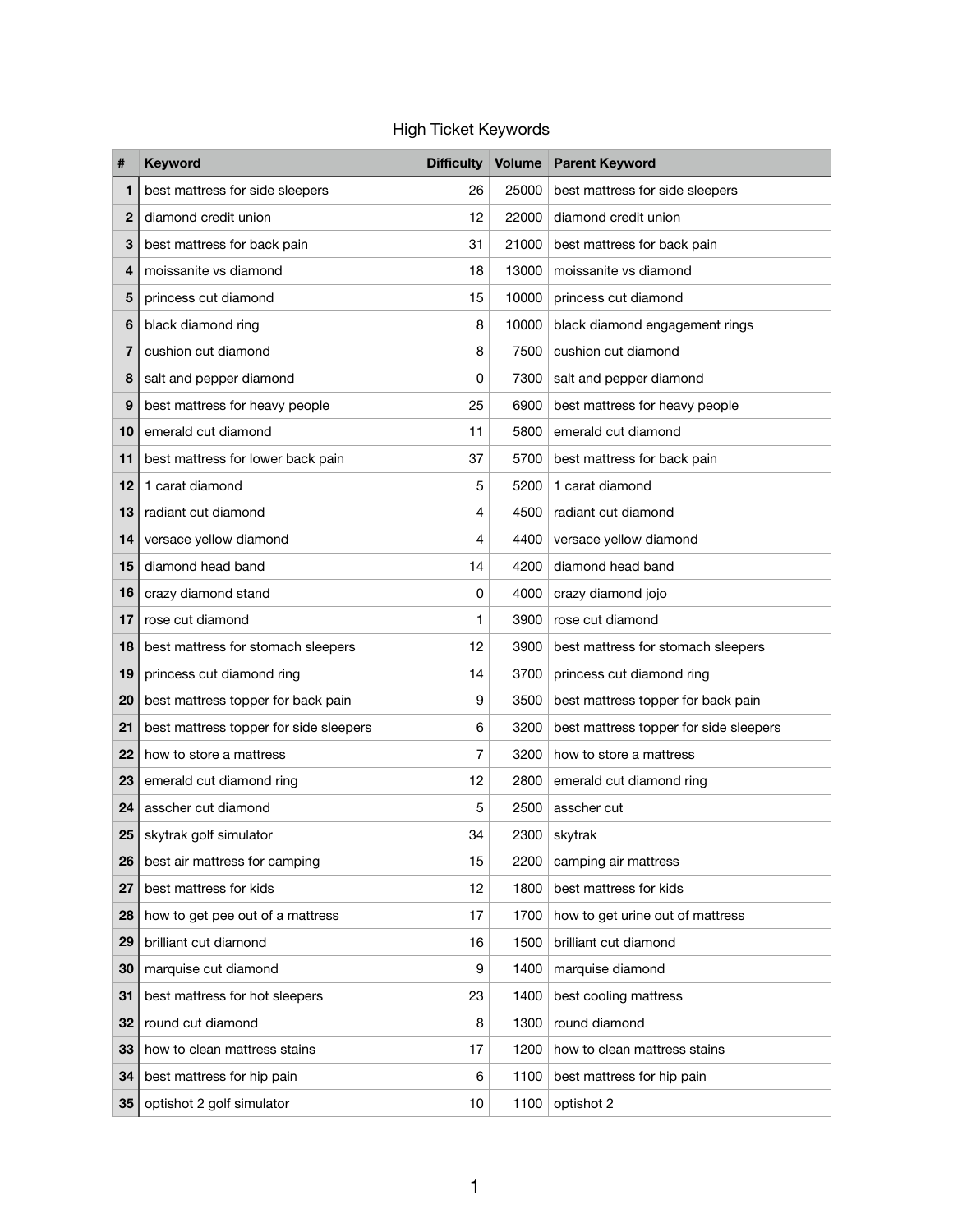| 36 | trackman golf simulator                       | 10             | 1100 | trackman golf simulator                       |
|----|-----------------------------------------------|----------------|------|-----------------------------------------------|
| 37 | old mine cut diamond                          | 3              | 1000 | mine cut diamond                              |
| 38 | old european cut diamond                      | 3              | 1000 | old european cut diamond                      |
| 39 | how to get blood out of mattress              | 17             | 1000 | how to get blood out of mattress              |
| 40 | best mattress for bad back                    | 35             | 900  | best mattress for back pain                   |
| 41 | best mattress for sciatica                    | 9              | 900  | best mattress for sciatica                    |
| 42 | optishot golf simulator                       | 11             | 900  | optishot 2                                    |
| 43 | princess cut diamond rings                    | 15             | 900  | princess cut                                  |
| 44 | mine cut diamond                              | $\overline{c}$ | 900  | mine cut diamond                              |
| 45 | trillion cut diamond                          | $\overline{c}$ | 800  | trillion cut diamond                          |
| 46 | princess cut diamond earrings                 | 0              | 800  | princess cut diamond studs earrings           |
| 47 | how old do you have to be to invest in stocks | 7              | 800  | how old do you have to be to invest in stocks |
| 48 | how to find a leak in an air mattress         | 15             | 800  | how to find a hole in an air mattress         |
| 49 | cushion cut diamond ring                      | 10             | 800  | cushion cut engagement rings                  |
| 50 | emerald cut diamond engagement rings          | 10             | 800  | emerald cut engagement rings                  |
| 51 | pear cut diamond                              | 7              | 800  | pear cut diamond                              |
| 52 | how long do lice live on mattress?            | 16             | 700  | lice on pillows                               |
| 53 | square cut diamond                            | 9              | 700  | square cut diamond                            |
| 54 | european cut diamond                          | 2              | 700  | old european cut diamond                      |
| 55 | princess cut diamond engagement rings         | 14             | 700  | princess cut engagement ring                  |
| 56 | best mattress for couples                     | 17             | 700  | best mattress for couples                     |
| 57 | best mattress for fibromyalgia                | 6              | 600  | best mattress for fibromyalgia                |
| Ⴢ୪ | marquise cut diamond ring                     | 5              | 600  | marquise diamond ring                         |
| 59 | best mattress for seniors                     | 12             | 600  | best mattress for seniors                     |
| 60 | how to invest in amazon                       | 20             | 600  | how to buy amazon stock                       |
| 61 | trillian cut diamond ring                     | 2              | 500  | trillium cut diamond ring                     |
| 62 | how to get cat pee out of mattress            | 19             | 500  | how to get cat pee out of mattress            |
| 63 | oval cut diamond                              | 4              | 500  | oval diamond                                  |
| 64 | most expensive diamond cut                    | 3              | 500  | most expensive diamond cut                    |
| 65 | saint lucia vacation package                  | 11             | 500  | saint lucia vacation packages                 |
| 66 | trillium cut diamond rings                    | 1              | 500  | trillium cut diamond ring                     |
| 67 | best mattress for platform bed                | 4              | 500  | mattress for platform bed                     |
| 68 | trillium cut diamond ring                     | $\overline{c}$ | 500  | trillium cut diamond ring                     |
| 69 | trillian cut diamond rings                    | 1              | 500  | trillium cut diamond ring                     |
| 70 | st.barts vacation package                     | 2              | 500  | st.barts vacation packages                    |
| 71 | how to deep clean a mattress                  | 20             | 450  | how to clean a mattress                       |
| 72 | diamond cut chain                             | 2              | 450  | diamond cut gold chains                       |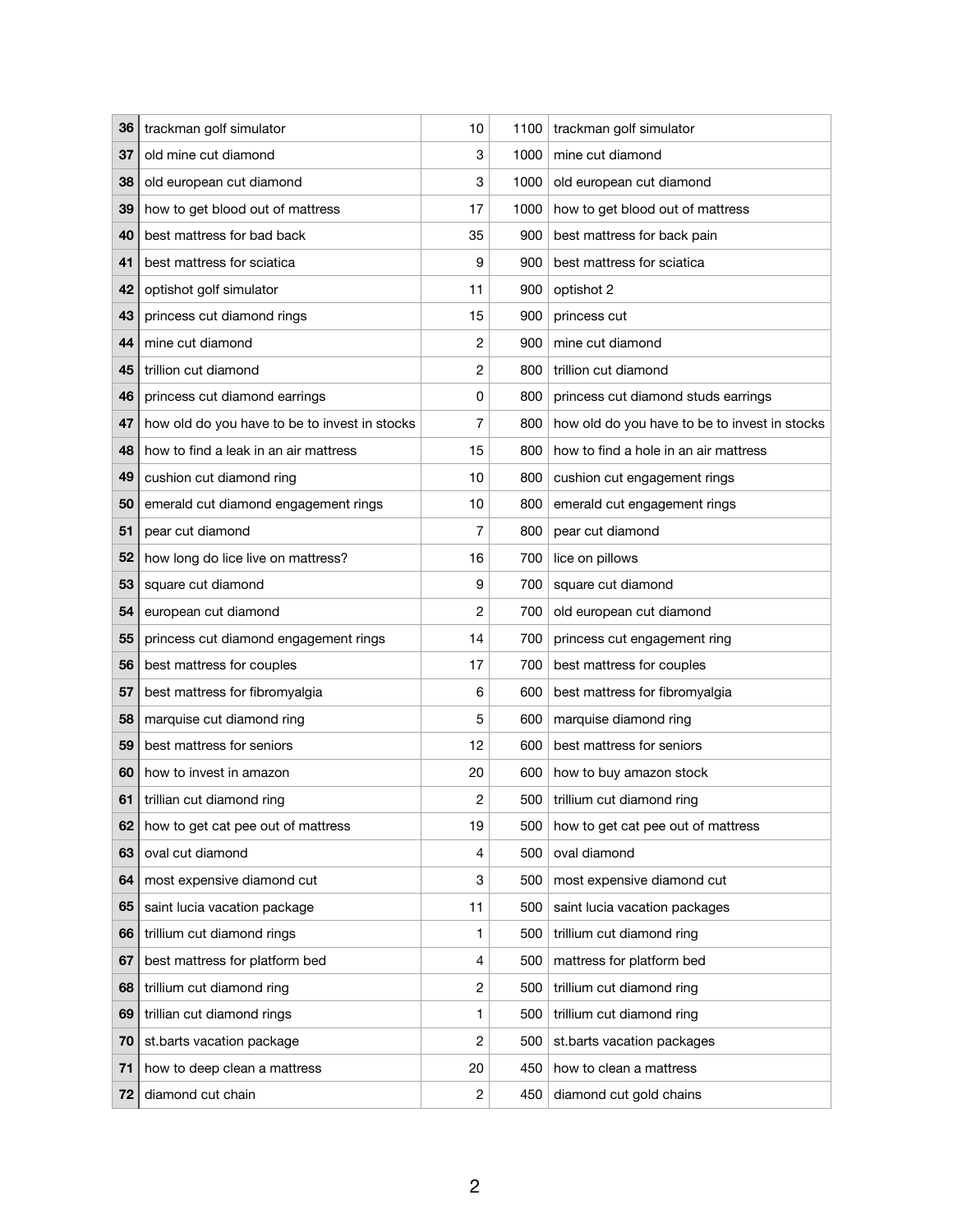| 73 | meguiars diamond cut                           | 0  | 450 | meguiars diamond cut                       |
|----|------------------------------------------------|----|-----|--------------------------------------------|
| 74 | princess cut diamond studs earrings            | 1  | 400 | princess cut diamond earrings              |
| 75 | square cut diamond ring                        | 12 | 400 | princess cut ring                          |
| 76 | diamond cut rope chain                         | 1  | 400 | diamond cut rope chain                     |
| 77 | diy golf simulator                             | 12 | 400 | diy golf simulator                         |
| 78 | how to disinfect a mattress                    | 20 | 400 | mattress cleaner                           |
| 79 | st.croix vacation package                      | 6  | 400 | st croix vacation                          |
| 80 | radiant cut diamond ring                       | 1  | 400 | radiant cut engagement rings               |
| 81 | ideal cut diamond                              | 8  | 400 | diamond cuts                               |
| 82 | 1 carat princess cut diamond earring           | 0  | 400 | princess cut diamond earrings              |
| 83 | saint croix vacation package                   | 7  | 400 | st croix vacation                          |
| 84 | how to invest in tesla                         | 13 | 350 | how to buy tesla stock                     |
| 85 | rose cut diamond engagement rings              | 0  | 350 | rose cut diamond                           |
| 86 | asscher cut diamond ring                       | 1  | 350 | ascher engagement rings                    |
| 87 | best diamond cut                               | 16 | 350 | diamond cuts                               |
| 88 | how to cut a foam mattress                     | 5  | 350 | cutting memory foam mattress               |
| 89 | how to invest in a hedge fund                  | 12 | 350 | hedge fund                                 |
| 90 | 2ct diamond ring princess cut                  | 3  | 350 | princess cut diamond ring                  |
| 91 | puerto rico wedding package                    | 3  | 350 | puerto rico wedding package                |
| 92 | princess diamond cut                           | 9  | 350 | princess cut diamond                       |
| 93 | princess cut diamond stud earings              | 1  | 350 | princess cut diamond earrings              |
| 94 | vacation package from denver                   | 11 | 350 | vacation package from denver               |
| 95 | princess cut diamond wedding set               | 22 | 350 | wedding band sets                          |
| 96 | how to invest in dogecoin                      | 5  | 300 | buy dogecoin                               |
| 97 | how to invest in cbd                           | 20 | 300 | how to invest in cbd                       |
| 98 | wedding package in vegas                       | 31 | 300 | vegas wedding packages                     |
| 99 | 2 carat princess cut diamond ring              | 3  | 300 | princess cut ring                          |
|    | 100 atlanta vacation package                   | 9  | 300 | atl vacation packages                      |
|    | 101 how to invest in currency                  | 17 | 300 | investing in forex                         |
|    | <b>102</b> how to disinfect mattress           | 20 | 300 | mattress cleaner                           |
|    | 103 how to fix a sagging mattress with plywood | 3  | 300 | how to fix a sagging mattress with plywood |
|    | 104 cuba vacation package from usa             | 10 | 300 | cuba vacation packages                     |
|    | 105 princess cut black diamond rings           | 1  | 300 | black diamond engagement rings             |
|    | 106 princess cut diamond promise rings         | 4  | 300 | princess cut diamond promise rings         |
|    | 107 diamond cut grillz                         | 2  | 300 | diamond dust grillz                        |
|    | 108 bermuda vacation package all inclusive     | 12 | 300 | bermuda all inclusive                      |
|    | 109 key west all inclusive vacation package    | 18 | 300 | key west all inclusive                     |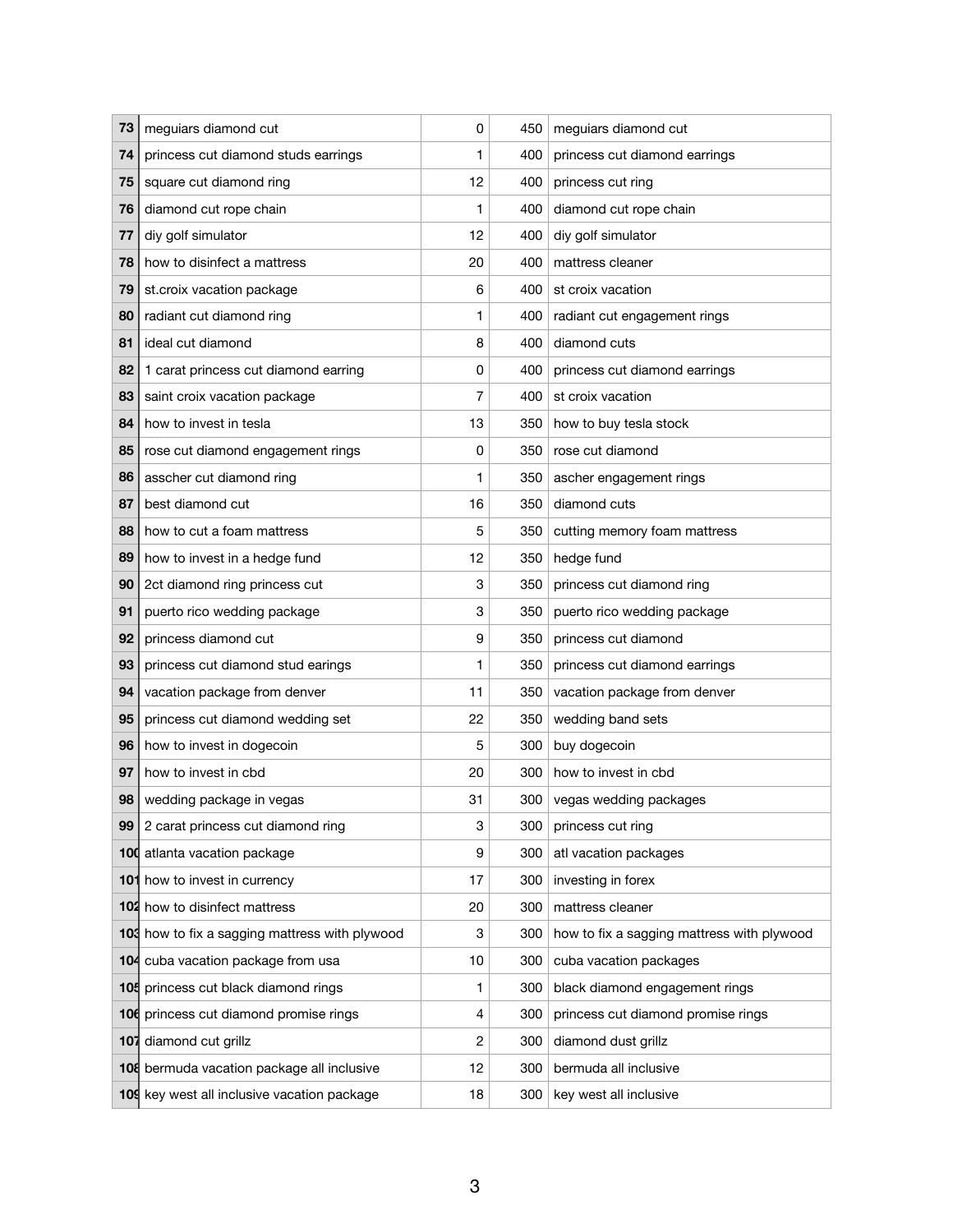| 110 rose cut diamond ring                           | 0              | 300 | rose cut diamond                               |
|-----------------------------------------------------|----------------|-----|------------------------------------------------|
| 111 vacation package from atlanta                   | 9              | 250 | atl vacation packages                          |
| 112 how to get rid of scabies on mattress           | 11             | 250 | how to get rid of scabies on mattress          |
| 113 destin florida wedding package                  | 9              | 250 | destin wedding packages                        |
| 114 wedding package in hawaii                       | 21             | 250 | hawaii wedding packages                        |
| 115 maldives vacation package                       | 11             | 250 | maldives vacation                              |
| 116 sandals wedding package                         | $\overline{c}$ | 250 | destination wedding packages                   |
| 117 tuscan vacation package                         | 9              | 250 | tuscan vacation package                        |
| 118 how to dry a mattress                           | 6              | 250 | wet mattress                                   |
| 119 eureka springs wedding package                  | $\overline{c}$ | 250 | eureka springs wedding chapel                  |
| 120 playa del carmen vacation package               | 13             | 250 | playa del carmen vacations packages            |
| 121 virginia beach wedding package                  | 9              | 250 | virginia beach wedding package                 |
| 122 high def golf simulator                         | 12             | 250 | hdgolf simulator                               |
| 123 san juan vacation package                       | 19             | 250 | san jaun vacation                              |
| 124 golf simulator screen                           | 4              | 250 | golf simulator screen                          |
| 125 how to invest in real estate with no money and  | 18             | 250 | how to invest in real estate with no money and |
| 126 punta cana wedding package                      | 6              | 200 | dreams punta cana weddings                     |
| 127 sanibel island vacation package                 | 8              | 200 | sanibel island vacation package                |
| 128 memphis vacation package                        | $\overline{c}$ | 200 | memphis vacation packages                      |
| 129 how to invest in nikola motors                  | 11             | 200 | how to invest in nikola motors                 |
| 130 aria wedding package                            | 1              | 200 | aria wedding package                           |
| 131 how to invest in private companies              | 9              | 200 | how to invest in private companies             |
| 132 savannah ga vacation package                    | 18             | 200 | savannah ga vacation package                   |
| 133 virtual golf simulator                          | 45             | 200 | golf simulator                                 |
| 134 louisiana vacation package                      | 2              | 200 | louisiana vacation package                     |
| 135 vacation package donation request               | 8              | 200 | vacation package donation request              |
| 136 vacation package from dallas                    | 7              | 200 | vacation package from dallas                   |
| 137 how to invest in rivian                         | 16             | 200 | rivian stock                                   |
| 138 wedding cruise package                          | 33             | 200 | royal caribbean wedding                        |
| 139 how to invest in lithium                        | 17             | 200 | lithium stocks                                 |
| 140 magic springs vacation package                  | 3              | 200 | magic springs vacation package                 |
| 141 how old do you have to be to invest in the stod | 4              | 200 | how old do you have to be to buy stocks        |
| 142 how to invest in starlink                       | 8              | 200 | spacex stock                                   |
| 143 virgin america vacation package                 | 10             | 200 | virgin america vacation package                |
| 144 wedding elopement package                       | 10             | 200 | elopement packages                             |
| 145 protee golf simulator                           | 4              | 200 | protee                                         |
| 146 how to invest in businesses                     | 17             | 150 | investing businesses                           |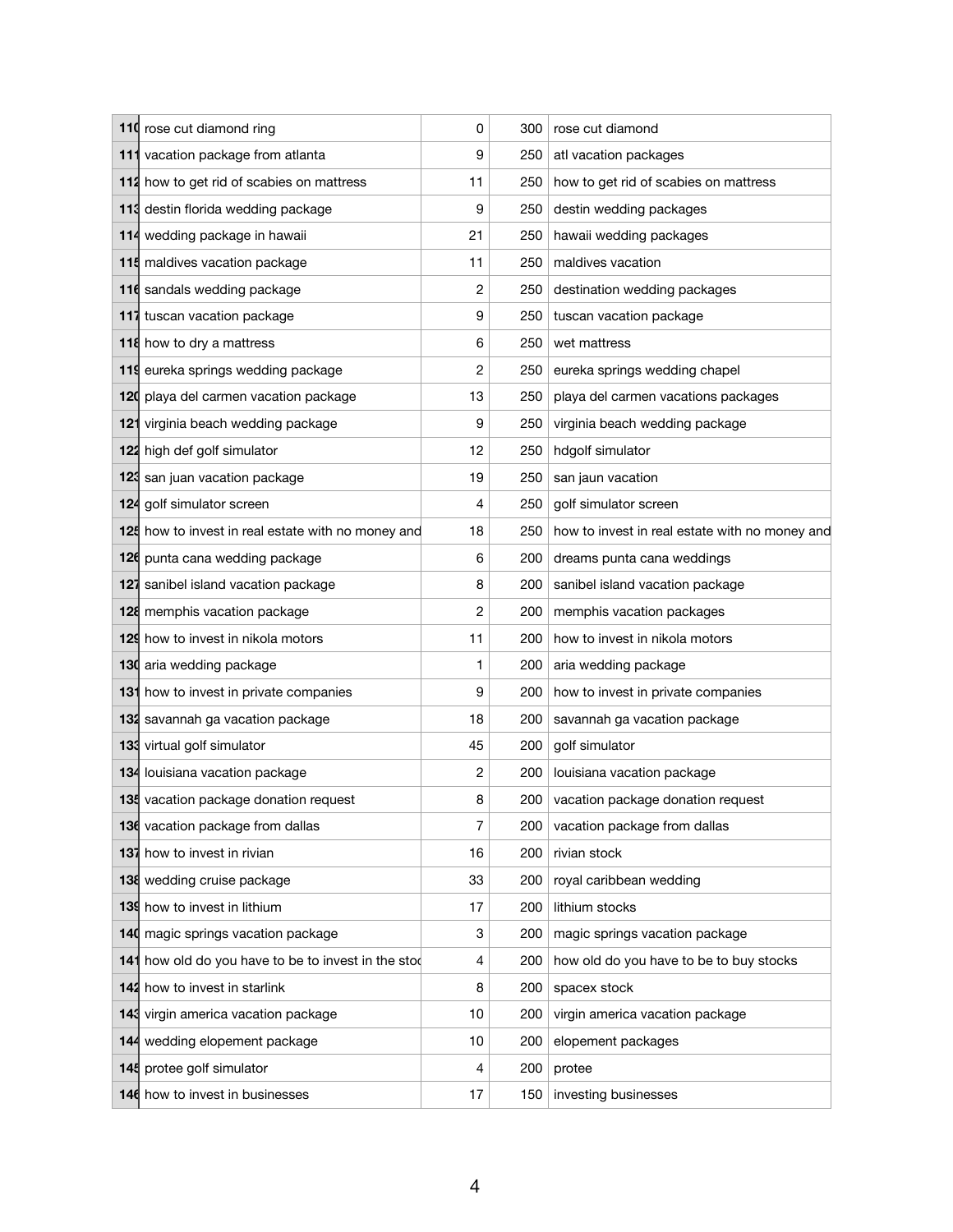| 147 how to invest in a business                    | 13 | 150 <sub>1</sub> | investing into business                       |  |  |
|----------------------------------------------------|----|------------------|-----------------------------------------------|--|--|
| 148 sea world san diego vacation package           | 13 | 150 <sub>1</sub> | seaworld san diego vacation packages          |  |  |
| 149 resort wedding package                         | 22 | 150              | destination wedding packages                  |  |  |
| 150 fiji vacation package                          | 15 |                  | 150 fiji vacation                             |  |  |
| 151 how to invest in virtual reality               | 7  | 150              | virtual reality stocks                        |  |  |
| 152 six flag vacation package                      | 5  | 150              | six flag package                              |  |  |
| 153 cabin vacation package                         | 13 | 150 <sub>1</sub> | cabin vacation package                        |  |  |
| 154 how to invest in stocks under 18               | 8  | 150              | how to invest in stocks under 18              |  |  |
| 155 \$99 gatlinburg tn vacation package            | 14 | 150              | \$99 gatlinburg tn vacation package           |  |  |
| 156 how to invest in cmbs                          | 8  |                  | $150$ cmbs                                    |  |  |
| 157 san diego zoo vacation package                 | 12 | 150              | san diego zoo vacation package                |  |  |
| 158 dollywood vacation package                     | 18 | 150              | dollywood packages                            |  |  |
| 159 small wedding package                          | 12 | 150 <sub>1</sub> | 20 guest wedding package                      |  |  |
| 160 how to invest in china                         | 19 | 150              | investing in china                            |  |  |
| 161 wyoming vacation package                       | 7  | 150              | wyoming vacation package                      |  |  |
| 162 chicago vacation package                       | 11 |                  | 150 flight and hotel to chicago               |  |  |
| 163 wizarding world of harry potter vacation packa | 19 | 150              | harry potter world package                    |  |  |
| 164 deciding how much to invest in the prevention  | 0  | 150              | deciding how much to invest in the prevention |  |  |
| 165 utah vacation package                          | 10 | 150              | utah vacation package                         |  |  |
| 166 how to pick stocks to invest in                | 14 | 150              | how to pick stocks                            |  |  |
| 167 how to invest in skyrim                        | 1  | 150              | skyrim investing                              |  |  |
| 168 how to invest in oil right now                 | 20 | 150              | how to invest in oil                          |  |  |
| 169 chicago wedding package                        | 3  |                  | 150 chicago wedding package                   |  |  |
| 170 california vacation package                    | 12 | 150              | california vacation packages                  |  |  |
| 171 how to invest in private company               | 12 | 150              | how to invest in private companies            |  |  |
| 172 washington dc vacation package all inclusive   | 2  | 150              | washington dc vacation packages               |  |  |
| 173 how old to invest in stocks                    | 6  | 150              | how to invest as a teenager                   |  |  |
| 174 puerto vallarta vacation package all inclusive | 9  | 150              | puerto vallarta all inclusive                 |  |  |
| 175 how to invest in halo-fi                       | 1  | 150              | how to invest in halo-fi                      |  |  |
| 176 wedding honeymoon package                      | 27 | 150              | honeymoon packages                            |  |  |
| 177 how to invest in foreign currency              | 15 | 150              | how to invest in currency                     |  |  |
| 178 how to invest in graphene                      | 11 | 150              | graphene stock                                |  |  |
| 179 amtrak niagara falls vacation package          | 2  | 150              | amtrak niagara falls vacation package         |  |  |
| 180 pacific northwest vacation package             | 9  | 150              | pacific northwest vacation packages           |  |  |
| <b>181</b> how to invest in currencies             | 17 | 150              | how to invest in currency                     |  |  |
| 182 bermuda golf vacation package                  | 6  | 150              | bermuda golf packages                         |  |  |
| 183 how to invest in business                      | 16 | 150              | investing into business                       |  |  |